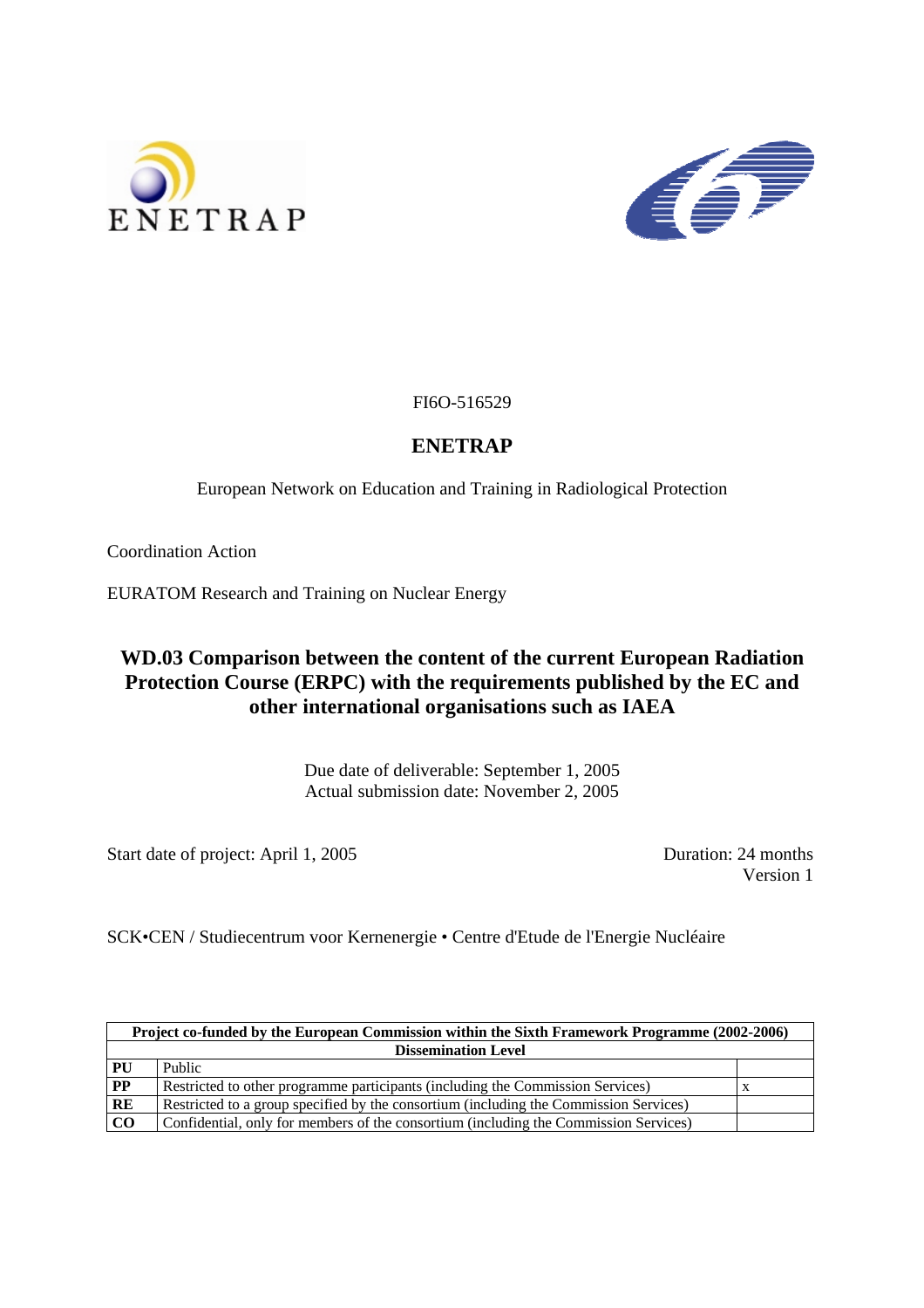WP 6 - Comparison between the content of the current European Radiation Protection Course (ERPC) with the requirements published by the EC and other international organisations such as **IAEA** 

Requirements related to radiation protection training for European Union Member States are laid down in the European Basic Safety Standards and appendant documents [1, 2].

The International Basic Safety Standards for Protection against Ionizing Radiation and for the Safety of Radiation Sources, issued by the International Atomic Energy Agency (IAEA), were cosponsored by a number of international organisations, e.g. the World Health Organization (WHO), the International Labour Organization (ILO) and the Nuclear Energy Agency. The IAEA, however, is the only organisation running an extensive training programme in radiation protection [3, 4, 5].

In this report, the content of the current European Radiation Protection Course (ERPC) has been compared with the requirements published by the EC and by the IAEA.

### **1 European Radiological Protection Course**

The European Radiation Protection Course (ERPC) was initiated in 1999 at the INSTN in Saclay by a group of interested colleagues from European radiation protection organisations and/or national training centres (Germany (BFS), The Netherlands (NRG), Belgium (SCK/CEN), Spain (CIEMAT, CSN), Italy (ENEA, AMPA), France (DGSNR, INSTN)) in an attempt to implement EU training requirements for qualified experts.

The objective of this training was to provide the theoretical knowledge needed for recognition as a qualified expert in radiation protection according to the European community requirements. It was open to postgraduate students (initial training) and professionals (continuous professional development) from all European countries.

The training was organised in four independent modules (see Table 1). 50% of the syllabus was devoted to theoretical lectures, while the other 50% was dedicated to practical work, exercises and visits (for example, to the crisis management centre, environmental monitoring labs, nuclear waste storage facilities, hospitals, radiopharmaceutical production sites, and industrial irradiators).

Lectures, practical work, exercises and visits were given by European lecturers in English. Students had the possibility of registering in one or several modules over one or several years. Participants were either students or professionals from all European countries, thereby satisfying the prerequisite defined by the European board. A written examination was organised at the end of each module and a certificate validating the successfully concluded modules was issued by the INSTN (National Institute of Nuclear Sciences and Technologies). Safety authorities and academic schools of several countries recognise the ERPC.

Practical experience (3 to 6 months in a facility dealing with ionising radiation applications in any of the participating country) was mandatory for postgraduate students.

For professionals, practical experience was organised upon request of the individual participants. The ERPC was last organised in 2003/2004.

Table 1. ERPC - Programme implemented in 2003/2004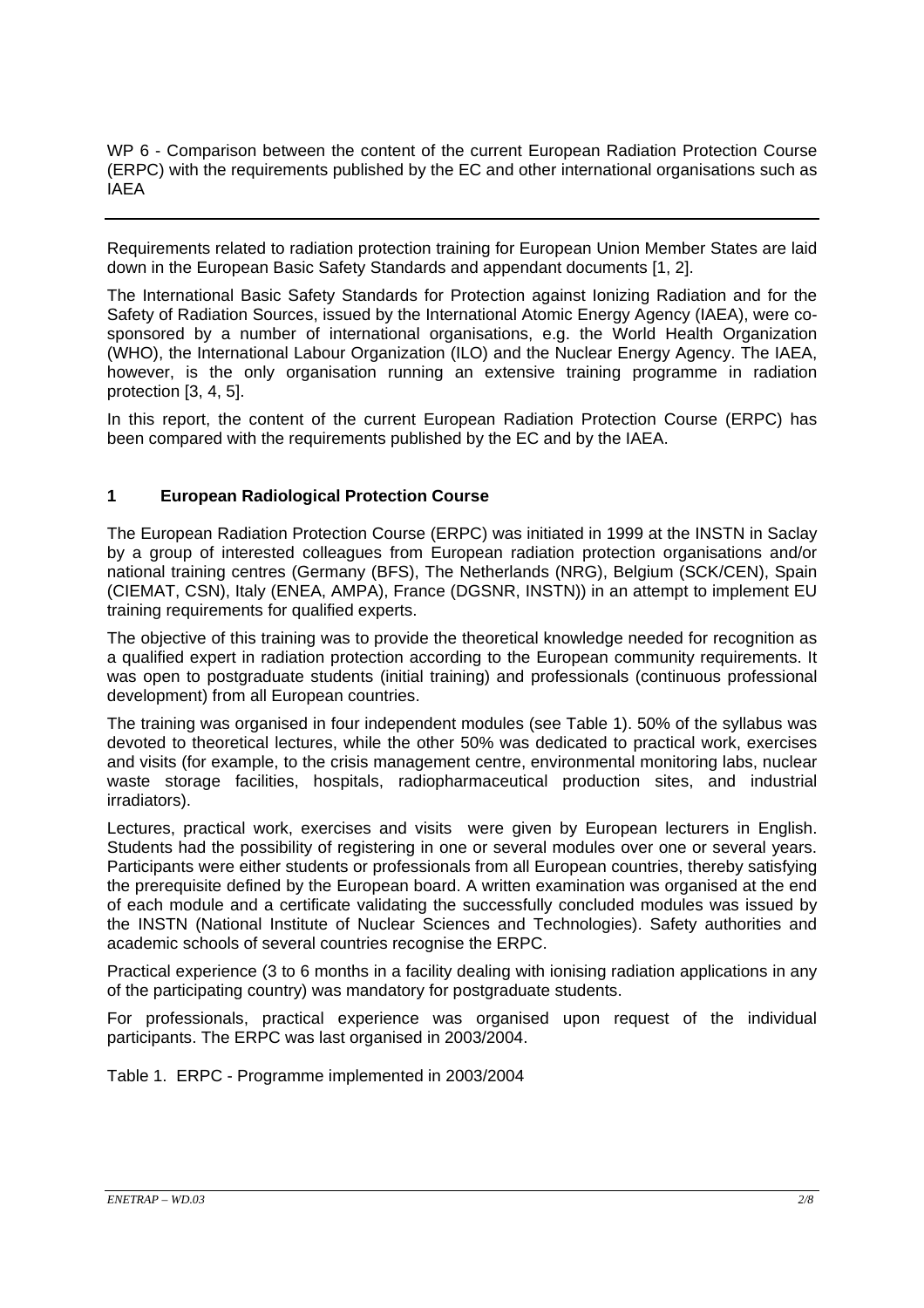| <b>MODULE 1: Basics</b><br>Radioactivity and nuclear physics, interaction with matter, 17 November to 9 December<br>detection and measurement methods, biological effects of 2003<br>radiation, applied dosimetry                                                                    |                                         |
|--------------------------------------------------------------------------------------------------------------------------------------------------------------------------------------------------------------------------------------------------------------------------------------|-----------------------------------------|
| <b>MODULE 2: Occupational exposures in nuclear</b><br>and industrial applications<br>General principles of radiation protection, putting radiation<br>protection principles into practice, safety culture                                                                            | 10-19 December and<br>5-30 January 2004 |
| MODULE 3: Radiation protection of the members of the<br>public and of the environment<br>Sources of contamination of the environment, radioecology 2-25 February<br>principles, public exposure from industrial, medical practices<br>and from natural sources of ionising radiation |                                         |
| <b>MODULE 4: Medical exposures (patients and workers)</b><br>The use of ionising radiation in medical applications, legal and<br>regulatory basis, protection against occupational exposure,<br>exposure of the patient.                                                             | 26 February to 12 March                 |

(For more details, see Appendix 1)

### **2 European regulatory requirements**

In "*Council Directive 96/29/Euratom of 13 May 1996 laying down basic safety standards for the protection of the health of the workers and the general public against dangers arising from ionising radiation*", qualified experts are defined as

"*Persons having the knowledge and training needed to carry out physical, technical or radiochemical tests enabling doses to be assessed, and to give advice in order to ensure effective protection of individuals and the correct operation of protective equipment, whose capacity to act as a qualified expert is recognised by the competent authorities. A qualified*  expert may be assigned the technical responsibility for the tasks of radiation protection of *workers and members of the public*."

What qualifications are necessary for the qualified expert are not specified in this directive. The only mention of training is in Article 22: "*Member States shall require the undertaking to arrange for relevant training in the field of radiation protection to be given to exposed workers, apprentices and students*" and, as a task of Member States in respect of protection of exposed workers, in Article 38: "*Each Member State shall make the necessary arrangements to recognise, as appropriate, the capacity of:* 

- *approved medical practitioners,*
- *approved occupational health services,*
- *approved dosimetric services,*
- *qualified experts.*

*To this end, each Member State shall ensure that the training of such specialists is arranged.*"

More specific guidance in relation to the training of qualified experts is given in the

"*Communication from the Commission concerning the implementation of Council Directive 96/29/Euratom laying down basic safety standards for the protection of the health of the workers and the general public against dangers arising from ionising radiation (98/C133/03)*". This is a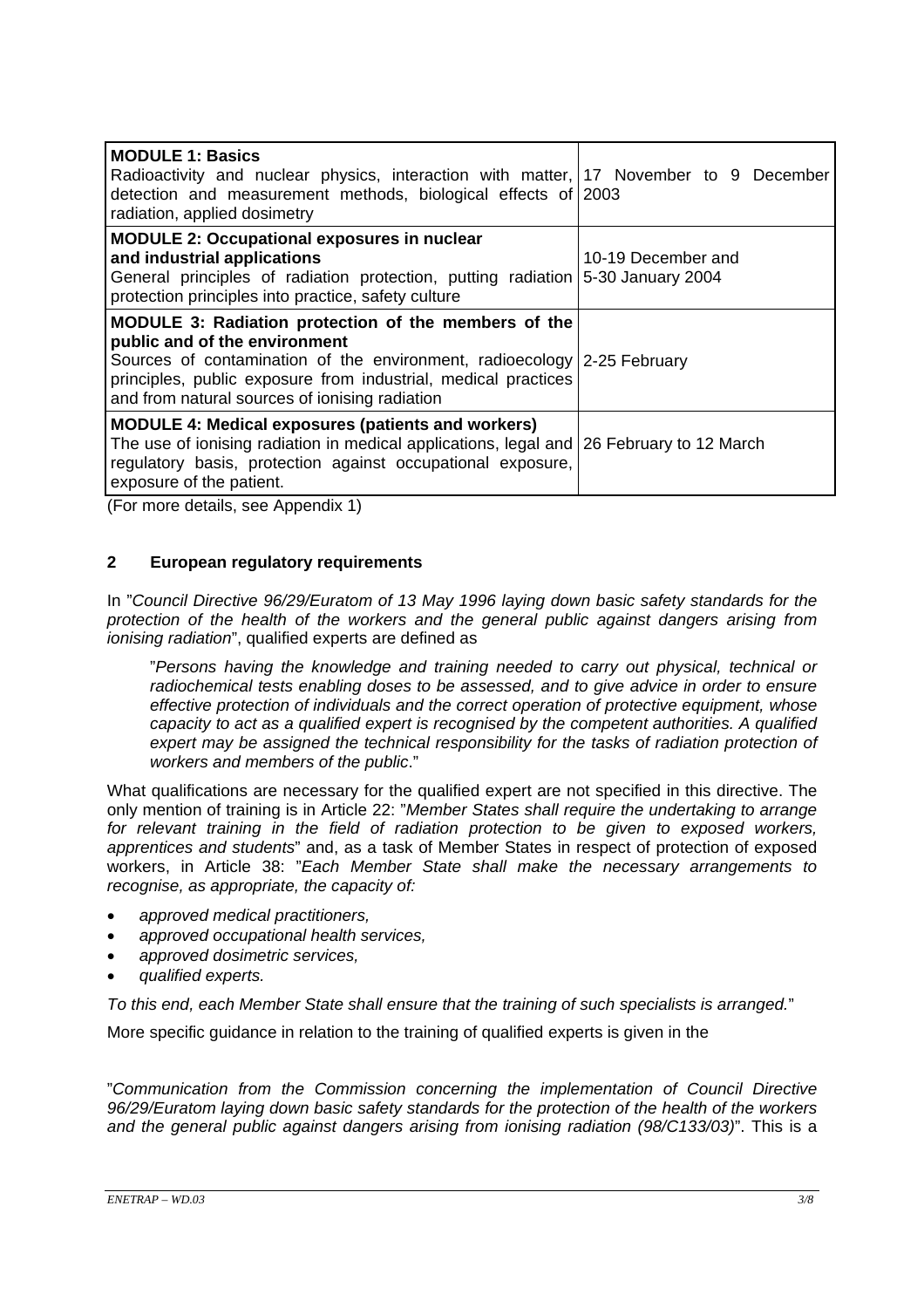reference document, which is not binding for EU Member States but which assists in transposing the Council Directive into national law. Advice on basic and additional training for qualified experts is given in Annex 1 of this Communication. An extract of this Annex, including the Basic Syllabus, is given in Appendix 2 of this report.

Due to the wide diversity of current national approaches to training and qualifications necessary for recognition as a qualified expert, a rather general basic syllabus is proposed, the content of which all qualified experts should have received. Previous qualifications and training may already have covered part or all of this syllabus. It is stated that the depth of coverage should depend on the level and complexity of advice required from the qualified expert, which is generally linked to their level of involvement.

It is also stated that certain items should be covered in more detail for specific applications. Additional topics have been identified which are recommended for five specific areas, i.e. nuclear installations, general industry, research and training, medical applications, and accelerators.

A very important statement of this Communication is that training by itself is not sufficient but rather needs to be supplemented by appropriate practical experience, the complexity of which will depend on the complexity of the field of work. Due to the wide diversity of current practice in Member States, it is not possible to recommend a specific duration for either training nor practical experience. The basic syllabus can therefore only be regarded as a kind of guidance and it is left to the Member States to define details of the curriculum and the duration of the training as well as of the practical experience.

## **3 IAEA Standard Syllabus**

The objective of the IAEA "Standard Syllabus of the Postgraduate Educational Course in Radiation Protection and the Safety of Radiation Sources" (IAEA Training Course Series No. 18, 2002) is to facilitate the integration of courses in radiation protection into the curricula of educational institutions in Member States and to achieve both consistency and a common level in the technical content of such courses.

The focus of the Postgraduate Educational Course in Radiation Protection and the Safety of Radiation Sources (PGEC) is on the technical and administrative framework necessary for regulatory and operational controls for protection against ionising radiation and the safe use of radiation sources in all their applications.

Section 2 of the document provides an overview of the Standard Syllabus and its structure, prerequisites and learning objectives, and suggested duration for each part. Section 3 describes the content of each part of the syllabus and provides a list of practical exercises and a list of reference publications. A compiled list of references is given in the bibliography at the end of the document.

The Standard Syllabus of the PGEC is divided into eleven parts and each part is divided into modules. For each module, the prerequisite is indicated as well as the general learning objective. Each module is described by the content and linked to the training material and the reference publication. The content of each module is described by short sentences and key words. The list of reference publications for each module is also presented.

For each module, a list of practical training sessions is suggested. These sessions can be either demonstrations, laboratory exercises, case studies, technical visits, simulation exercises or workshops.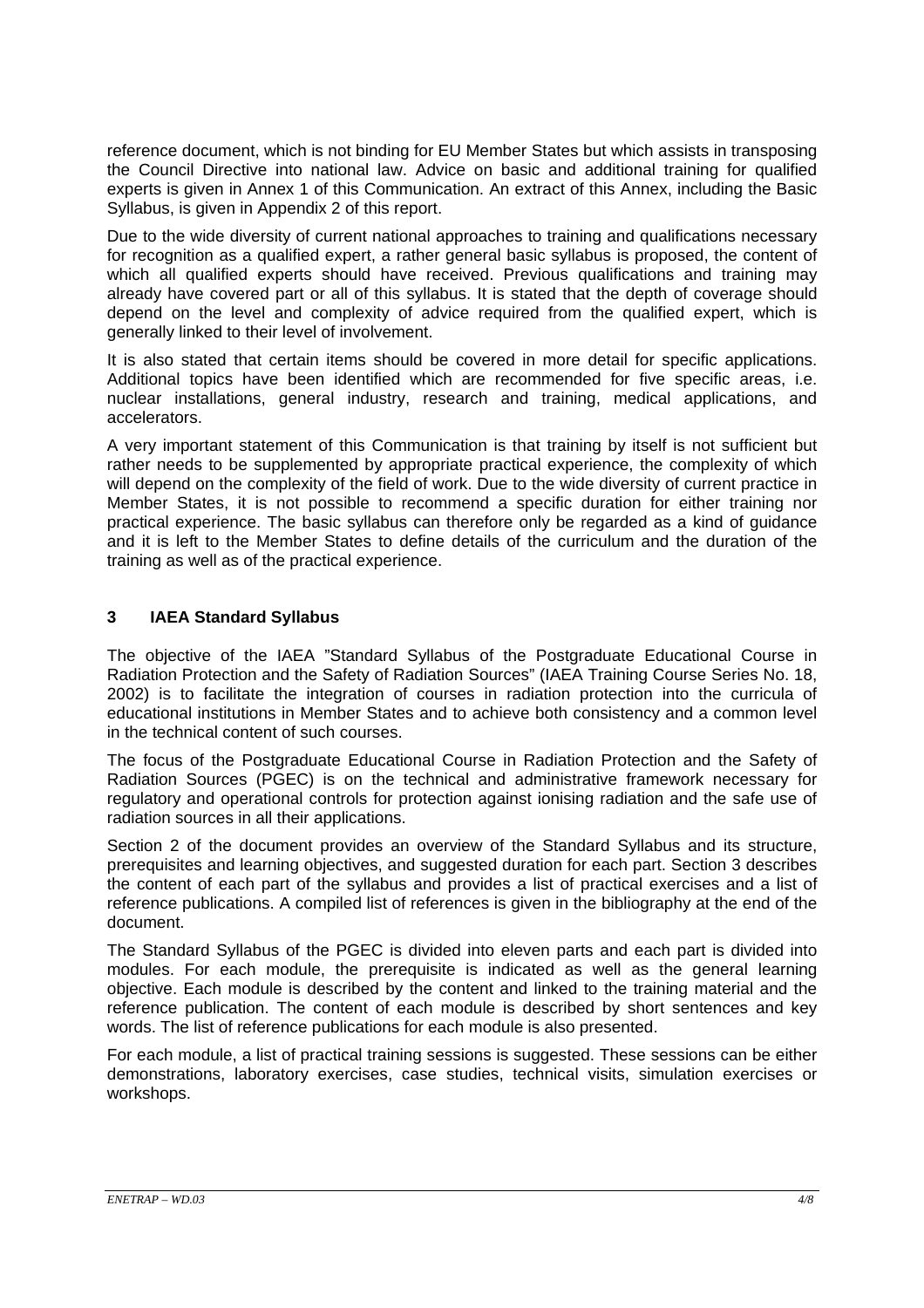Prerequisites, general learning objectives and recommended duration for each module are summarised in Appendix 3. Prerequisite for the course is that participants should have had a formal education to a level equivalent to a university degree in physics, chemistry, life sciences or engineering and been selected to work in the field of radiation protection and the safety of radiation sources in their countries.

### **4 Comparison of the content of curricula**

The scientific/technical content of the ERPC is totally in accordance with *the Basic Syllabus of the Qualified Expert in Radiation Protection* in Communication 98/C133/03. The *Additional Material* of this Communication is also covered in detail. Most of the *Additional Topics* of this Communication are covered fully, such as *Medical Applications* and *Accelerators*. Other areas, such as *General Industry, Research and Training* are also covered widely. Nuclear Installations are covered to a great extend except for issues of fuel fabrication, processing and storage (compare with Table 2).

|                        | <b>Modules</b>                                               | <b>Duration</b> | Remarks/                  |
|------------------------|--------------------------------------------------------------|-----------------|---------------------------|
|                        |                                                              | (weeks)         | covered by<br><b>ERPC</b> |
| <b>ERPC</b>            | M <sub>1</sub> Basics                                        | 2.5             |                           |
|                        | M2 Occupational exposures in nuclear and industrial          | 5.0             | 50% of                    |
|                        | applications                                                 |                 | $M1-4$ is                 |
|                        | M3 Medical exposures (patients and workers)                  | 3.0             | practical                 |
|                        | M4 Radiation protection of the public and of the environment | 2.5             | work                      |
|                        | On-the-Job Training                                          | 12-24           |                           |
| <b>EC Requirements</b> | <b>Basic Syllabus for the qualified expert</b>               |                 |                           |
|                        | Basic atomic and nuclear physics                             |                 | Covered                   |
|                        | Basic biology                                                |                 | Covered                   |
|                        | Interaction of radiation with matter                         |                 | Covered                   |
|                        | Biological effects of radiation                              |                 | Covered                   |
|                        | Detection and measurement methods                            |                 | Covered                   |
|                        | Quantities and units                                         |                 | Covered                   |
|                        | Basis of radiation protection standards                      |                 | Covered                   |
|                        | <b>ICRP Principles</b>                                       |                 | Covered                   |
|                        | Practices and interventions                                  |                 | Covered                   |
|                        | Legal and regulatory basis                                   |                 | Covered                   |
|                        | Operational radiation protection                             |                 | Covered                   |
|                        | Organisation of radiation protection                         | <b>No</b>       | Covered                   |
|                        | Waste Management                                             | duration        | Covered                   |
|                        | Transport                                                    | specified       | Covered                   |
|                        | Practical work/exercises                                     |                 | Covered                   |
|                        | <b>Additional material</b>                                   |                 |                           |
|                        | The coverage of certain items, selected as appropriate from  |                 |                           |
|                        | the following list, should be expanded to a greater depth    |                 |                           |
|                        | according to the specific needs:                             |                 |                           |
|                        | Safety culture                                               |                 | Covered                   |
|                        | Optimisation techniques                                      |                 | Covered                   |
|                        | Health physics instrumentation                               |                 | Covered                   |
|                        | <b>External dosimetry</b>                                    |                 | Covered                   |
|                        | Internal dosimetry                                           |                 | Covered                   |
|                        | Monitoring of the workplace                                  |                 | Covered                   |

Table 2. Modules of ERPC Syllabus, EC Basic Syllabus and PGEC Standard Syllabus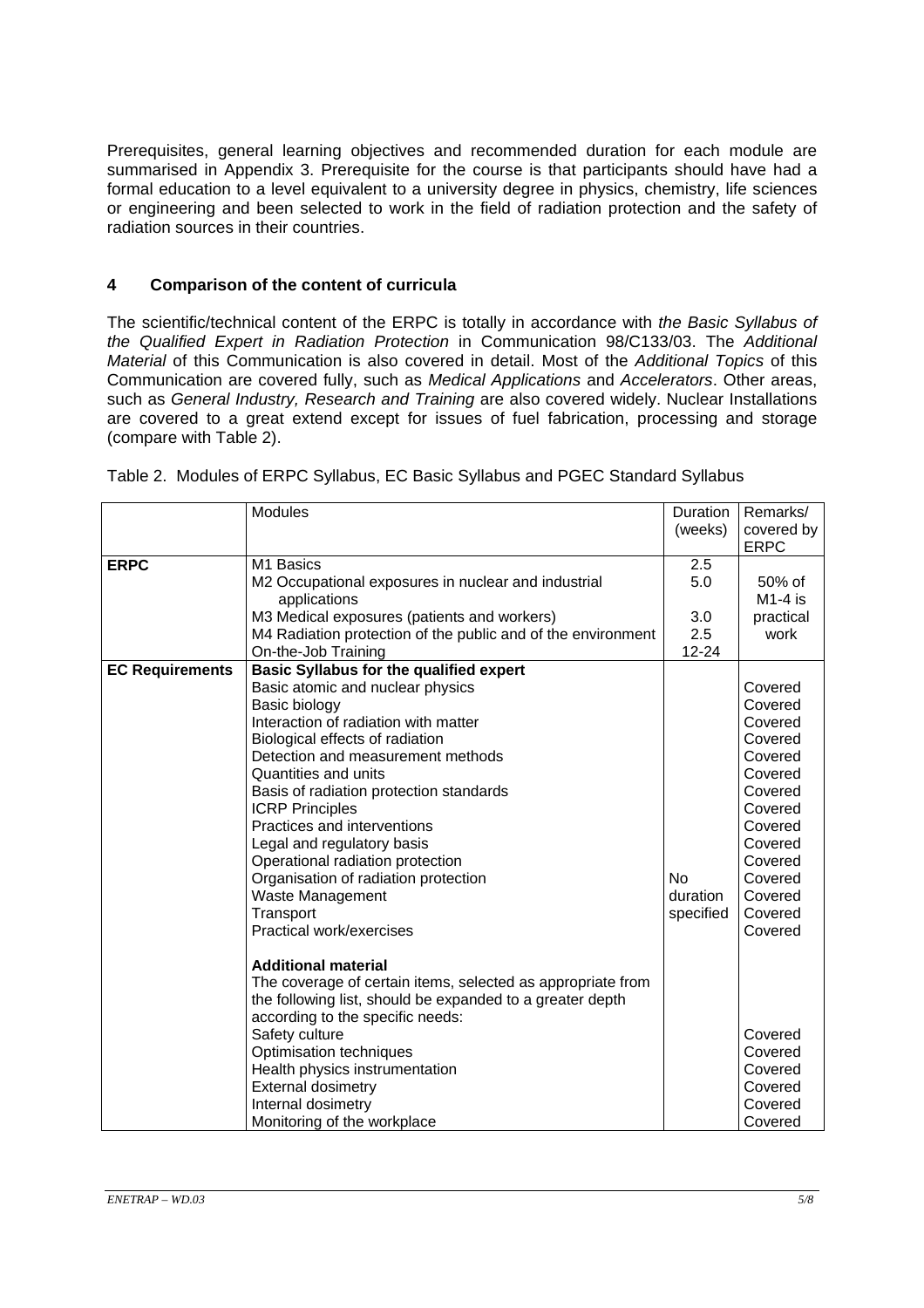|                  | Special decontamination problems<br>Containment/filtration<br>Specific physiology of inhalation and ingestion<br>Protective measures against incorporation<br>Area designation and control<br>Design and shielding calculations<br>Environmental monitoring (critical group and environmental<br>impact of discharges)<br><b>Potential accidents</b>                                                                                                                                                                           |                                                                    | Covered<br>Covered<br>Covered<br>Covered<br>Covered<br>Covered<br>Covered<br>Covered                       |
|------------------|--------------------------------------------------------------------------------------------------------------------------------------------------------------------------------------------------------------------------------------------------------------------------------------------------------------------------------------------------------------------------------------------------------------------------------------------------------------------------------------------------------------------------------|--------------------------------------------------------------------|------------------------------------------------------------------------------------------------------------|
|                  | Emergency procedures and intervention<br>Waste management<br>Decommissioning<br>Transport                                                                                                                                                                                                                                                                                                                                                                                                                                      |                                                                    | Covered<br>Covered<br>Covered<br>Covered                                                                   |
|                  | Additional topics recommended for specific areas<br>Nuclear installations (including research installations)<br>General industry<br>Research and training<br><b>Medical applications</b><br>Accelerators                                                                                                                                                                                                                                                                                                                       |                                                                    | Partly<br>covered<br>Covered<br>Covered<br>Covered<br>Covered                                              |
| <b>IAEA PGEC</b> | M1 Review of fundamentals<br>M2 Quantities and measurements<br>M3 Biological effects of ionizing radiation<br>M4 Principles of radiation protection and the international<br>framework<br>M5 Regulatory control<br>M6 Assessment of external and internal exposures<br>M7 Protection against occupational exposure<br>M8 Medical exposures in diagnostic radiology, radiotherapy<br>and nuclear medicine<br>M9 Exposure of the public due to practices<br>M10 Intervention in situations of chronic and emergency<br>exposures | 2.0<br>1.5<br>1.0<br>0.5<br>1.5<br>2.5<br>3.0<br>2.0<br>1.5<br>1.5 | Covered<br>Covered<br>Covered<br>Covered<br>Covered<br>Covered<br>Covered<br>Covered<br>Covered<br>Covered |
|                  | M11 Training the trainers                                                                                                                                                                                                                                                                                                                                                                                                                                                                                                      | 1.0                                                                |                                                                                                            |

A very important point of the ERPC is that 50% of the training is theoretical courses and 50% is practical, exercises, demonstrations and scientific visits. In addition to this distribution, 3-6 months of practical experience in a company is mandatory (postgraduate) or offered (professionals). This approach fits entirely the statement in Communication 98/C133/03 that training needs are to be supplemented by practical experience.

The aim of the IAEA PGEC is to meet the initial training needs of professionals at the graduate level or equivalent in order to acquire a sound basis in radiation protection and the safe use of radiation sources. It is tailored for a wide range of professionals but not addressing the qualified expert as defined in the European Basic Safety Standards.

The PGEC syllabus gives more emphasis to the basic issues compared with the ERPC syllabus. The legislative framework and regulatory system is also covered in more detail than in the ERPC. The PGEC syllabus is focussing more on the train-the-trainers approach in order to strengthen the sustainability of training activities in the developing Member States. However, in comparing the curricula they can be considered as very much equivalent.

Practical exercises are described in detail in the PGEC and a number of references are given for each module.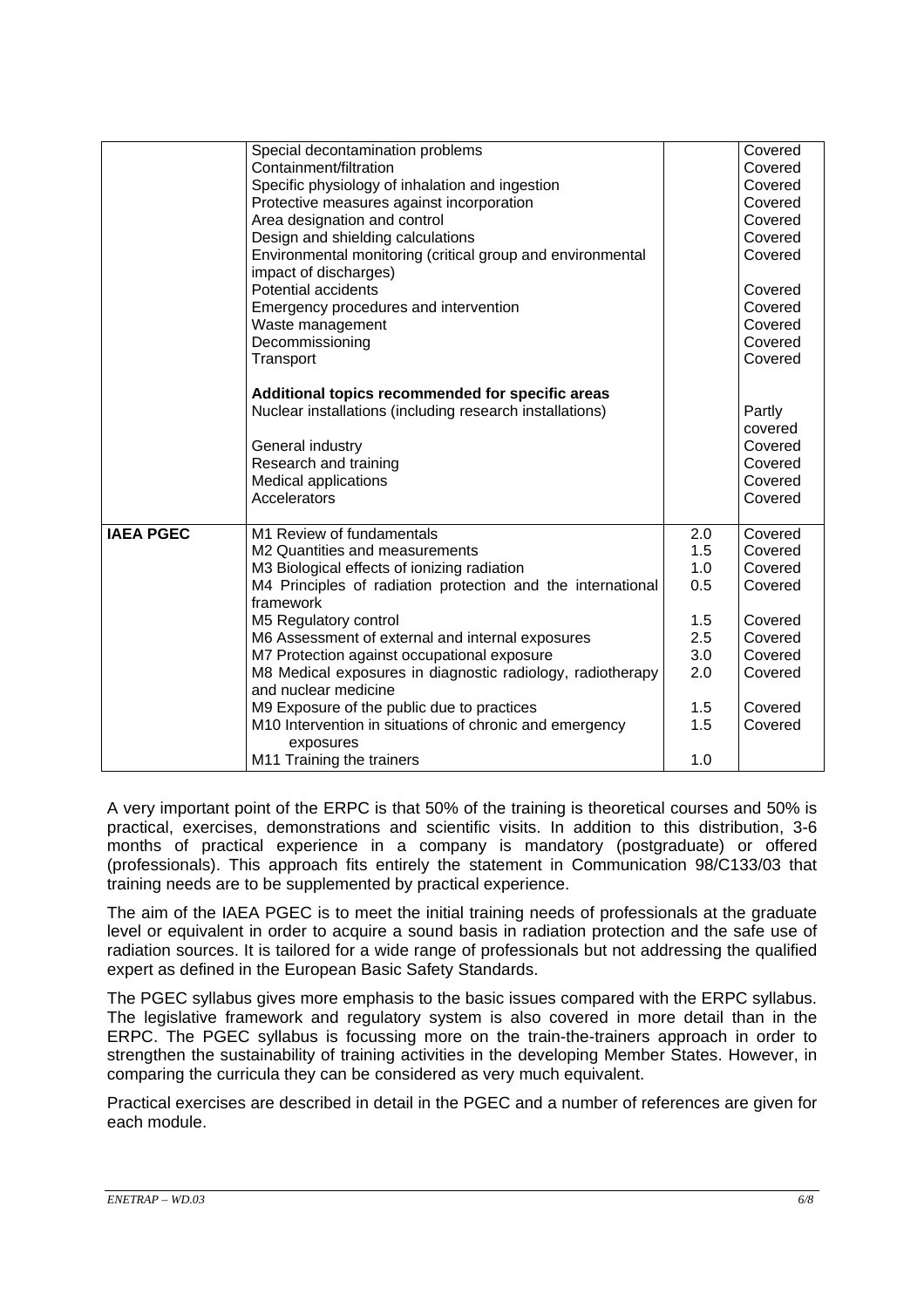The duration of the IAEA PGEC is 18 weeks and includes theoretical lectures as well as practical exercises, demonstrations and visits, as does the ERPC. The ERPC, however, has a duration of about 13 weeks but requires/suggests an additional 3-6 months of practical experience (on-the-job training).

In Table 3, the comparison of the basic concepts for training in radiation protection shows the much broader approach of the IAEA to training. It would be advantageous for both, the European Community and the IAEA, to establish a closer cooperation in relation to training in radiation protection.

|  | Table 3. Comparison of basic concepts for training in radiation protection |
|--|----------------------------------------------------------------------------|
|  |                                                                            |

|                                                | <b>Basic Concept</b>                                                                                                                               | Target<br>Group                                                                                   | Remarks                                                                                                                                                                               |
|------------------------------------------------|----------------------------------------------------------------------------------------------------------------------------------------------------|---------------------------------------------------------------------------------------------------|---------------------------------------------------------------------------------------------------------------------------------------------------------------------------------------|
| EU                                             | Training according to<br>Communication<br>98/C133/03, focussing<br>on qualified experts in<br>radiation protection as<br>defined in the EU BSS     | Qualified<br>experts in<br>radiation<br>protection<br>only                                        | - Sustainability in Member States<br>is given<br>- More flexible "European<br>Trainers" are needed<br>- Differences in E+T are on the<br>legislative level in Member<br><b>States</b> |
| <b>IAEA</b>                                    | - Statutory function to<br>assist Member<br>States in developing<br>sustainable E+T in<br>radiation protection<br>- train-the-trainers-<br>concept | - Staff of<br>regulatory<br>authorities<br>- Trainers<br>- Radiation<br>protection<br>specialists | Broad range of training activities:<br>- PGEC<br>- Specialised courses<br>- Workshops<br>- Fellowships                                                                                |
| ERPC: tailored to fit EU concept and IAEA PGEC |                                                                                                                                                    |                                                                                                   |                                                                                                                                                                                       |

## **5 Input for a new approach of the European Radiological Protection Course**

In order to bring a new approach to the ERPC, learning objectives for each module or module parts should be formulated as appropriate. These objectives are the knowledge and skills participants are expected to have attained upon completion of training. The objectives can be seen as performance goals for the participants with measurable outcomes.

As far as technical content is concerned, new EC directives should be taken into account and issues such as the control of radioactive sources as dealt with in "Council Directive 2003/122/EURATOM of 22 December 2003 on the control of high-activity sealed radioactive sources and orphan sources" should be included.

Practical exercises should be described in more detail and references should be given.

Answers to questions C7-9 of the ENETRAP questionnaire could make modifications necessary.